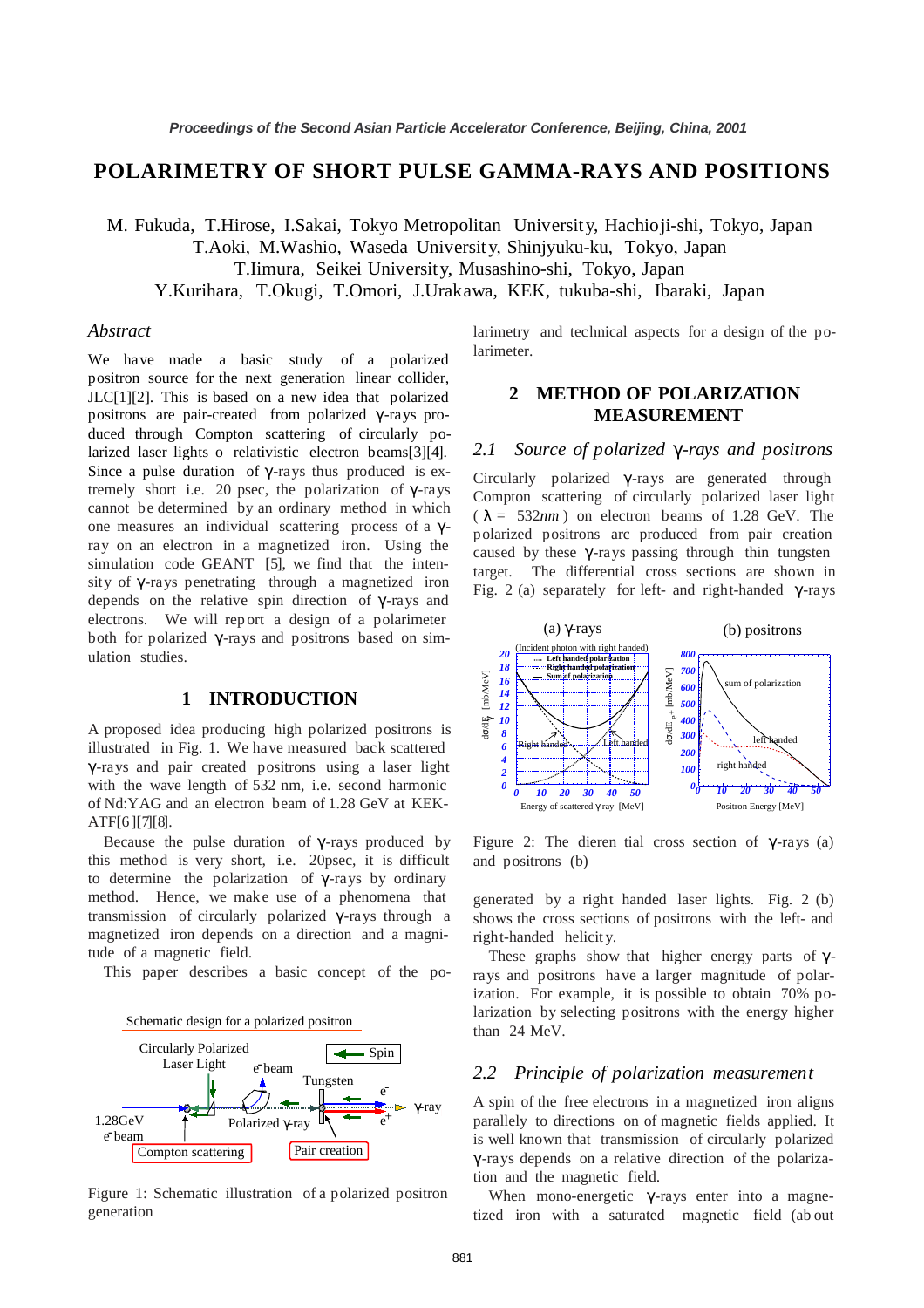2.2[T]), the transmission rate and asymmetry for circularly polarized γ -rays are calculated for iron targets with thic kness of 7cm and 15cm as shown in Fig. 3. Here the electron polarization in the iron is assumed



Figure 3: The transmission rate and the asymmetry in terms of incident  $\gamma$ -rays energy

as 7.7 %, because only two free electrons out of 26 electrons can flip along the magnetic field direction. The asymmetry is calculated by the formula,  $A = \frac{N_1 + N_1}{N_1 + N_1}$ , and an error is given by 1  $\sqrt{N\ln N}$  $\rightarrow$ , where  $N_{\uparrow\uparrow}$   $(N_{\uparrow\downarrow})$ represents the spin direction of a γ-ray on parallel (anti-parallel) with that of an electron.

As shown in Fig. 3, the asymmetry varies with the thickness of a iron target and a  $γ$ -rays energy.

#### **3 POLARIMETER**

### *3.1 Concept of polarimeter*



Figure 4: Schematic view for polarization measurement

Advantages of this method is that we can determine an average polarization of  $\gamma$ -rays confined in one bunch by counting a number of transmitted γ -rays through a magnetized iron leading to a higher polarization can be effectively extracted γ-rays in a higher energy region using a Cerenkov counter with a relevant threshold.

The positron polarization can be measured in the similar manner once a positron is converted into a  $\gamma$ ray. Schematic views of the polarimeters are depicted

in Fig. 4

As shown in Fig. 3, the asymmetry of  $\gamma$ -rays depends upon the thic kness of irons and  $γ$ -rays energies. Fig. 5 (a) indicates dep endences of the asymmetry on thic kness of the magnetized iron for  $γ$ -rays with a energy higher than 20, 30, and 40 MeV. Fig. 5 (b) shows a number of  $γ$ -rays required to measure the asymmetry with a precision of  $3\sigma$ , i.e.  $\Delta A/A = 1/3$ . We



Figure 5: (a) the average asymmetry of  $\gamma$ -rays as a function of energy threshold, (b) the number of  $\gamma$ -rays required to measure this asymmetry with precision of 3σ when being vary the thic kness of magnetized iron.

choose the thic kness of 15cm, because the thicker iron have the larger asymmetry and is not very sensitive to systematic errors.

Fig. 6 shows the magnetized iron target designed by POISSON [9] and the magnitude of a electron polarization. The design principle is to achieve a flat region of magnetic fields as widely as possible along the zdirection



Figure 6: Cross section of a magnetized iron target and the polarizations of electrons along the depth of the magnet.

#### *3.2 Detector*

In order to detect higher energy regions of  $\gamma$ -rays, we chose an air Cerenkov counter with the threshold of 22 MeV.

To determine the polarization, it is important to detect only γ -rays transmitting through the magnetized iron without being sub ject to Compton scattering. Actually via backgrounds are caused from interactions of  $γ$ -rays and electrons in the iron target. As these  $γ$ -rays and electrons are emitted into wide angular regions, we